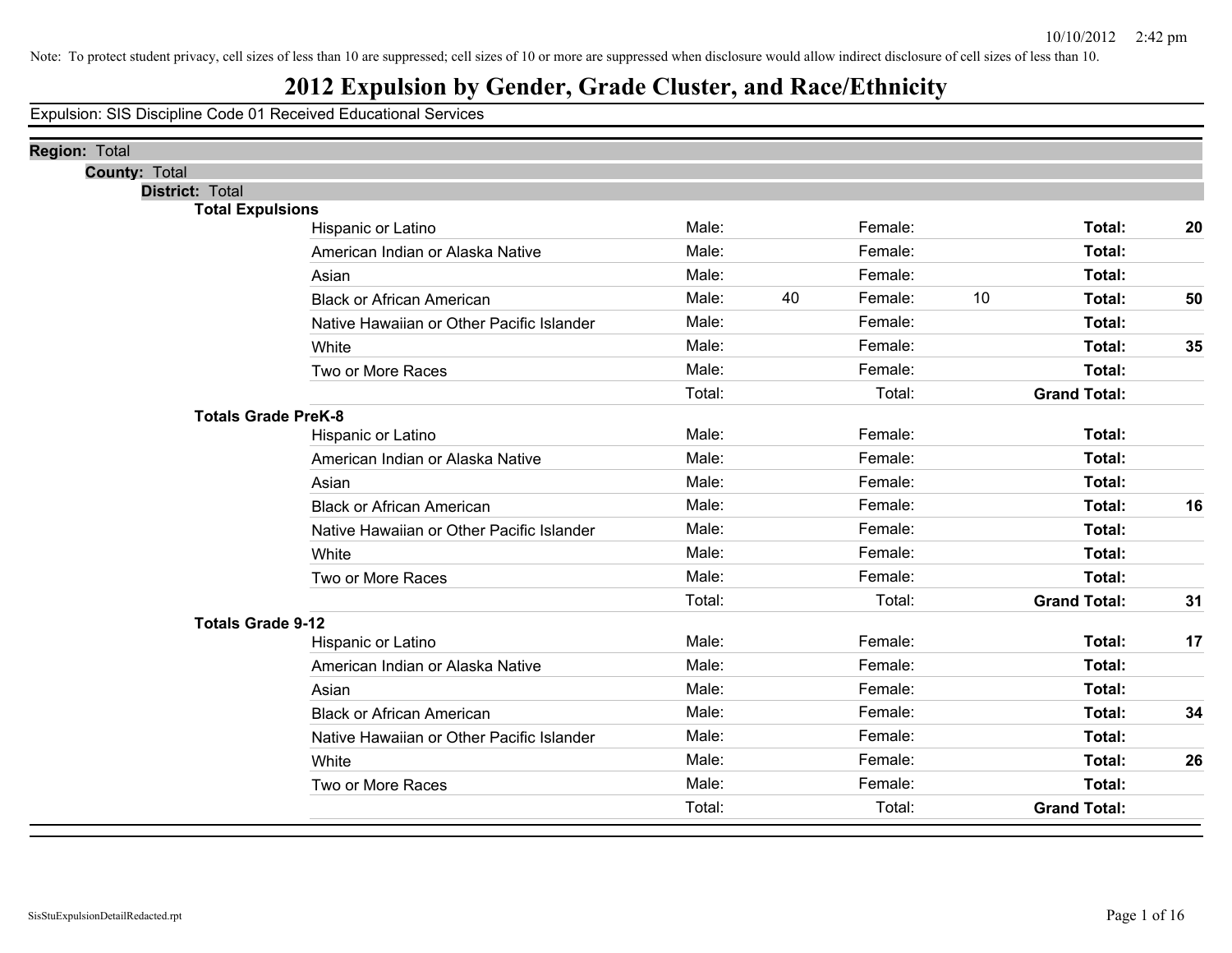# **2012 Expulsion by Gender, Grade Cluster, and Race/Ethnicity**

| Region: Adams/Pike ROE (01)                                  |                                           |        |         |                     |
|--------------------------------------------------------------|-------------------------------------------|--------|---------|---------------------|
| County: Adams (001)                                          |                                           |        |         |                     |
| District: Central CUSD 3 (003026)                            |                                           |        |         |                     |
| <b>Grade PreK-8</b>                                          |                                           | Male:  | Female: | Total:              |
|                                                              | Hispanic or Latino                        |        |         |                     |
|                                                              | American Indian or Alaska Native          | Male:  | Female: | Total:              |
|                                                              | Asian                                     | Male:  | Female: | Total:              |
|                                                              | <b>Black or African American</b>          | Male:  | Female: | Total:              |
|                                                              | Native Hawaiian or Other Pacific Islander | Male:  | Female: | Total:              |
|                                                              | White                                     | Male:  | Female: | Total:              |
|                                                              | Two or More Races                         | Male:  | Female: | Total:              |
|                                                              |                                           | Total: | Total:  | <b>Grand Total:</b> |
|                                                              |                                           |        |         |                     |
| Region: Alxndr/John/Masc/Pulski/Unon ROE (02)                |                                           |        |         |                     |
| County: Union (091)                                          |                                           |        |         |                     |
| Grade 9-12                                                   | District: Anna Jonesboro CHSD 81 (081016) |        |         |                     |
|                                                              | Hispanic or Latino                        | Male:  | Female: | Total:              |
|                                                              | American Indian or Alaska Native          | Male:  | Female: | Total:              |
|                                                              | Asian                                     | Male:  | Female: | Total:              |
|                                                              | <b>Black or African American</b>          | Male:  | Female: | Total:              |
|                                                              | Native Hawaiian or Other Pacific Islander | Male:  | Female: | Total:              |
|                                                              | White                                     | Male:  | Female: | Total:              |
|                                                              |                                           | Male:  | Female: |                     |
|                                                              | Two or More Races                         |        |         | Total:              |
|                                                              |                                           | Total: | Total:  | <b>Grand Total:</b> |
| District: Lick Creek CCSD 16 (016004)<br><b>Grade PreK-8</b> |                                           |        |         |                     |
|                                                              | Hispanic or Latino                        | Male:  | Female: | Total:              |
|                                                              | American Indian or Alaska Native          | Male:  | Female: | Total:              |
|                                                              | Asian                                     | Male:  | Female: | Total:              |
|                                                              | <b>Black or African American</b>          | Male:  | Female: | Total:              |
|                                                              | Native Hawaiian or Other Pacific Islander | Male:  | Female: | Total:              |
|                                                              | White                                     | Male:  | Female: | Total:              |
|                                                              | Two or More Races                         | Male:  | Female: | Total:              |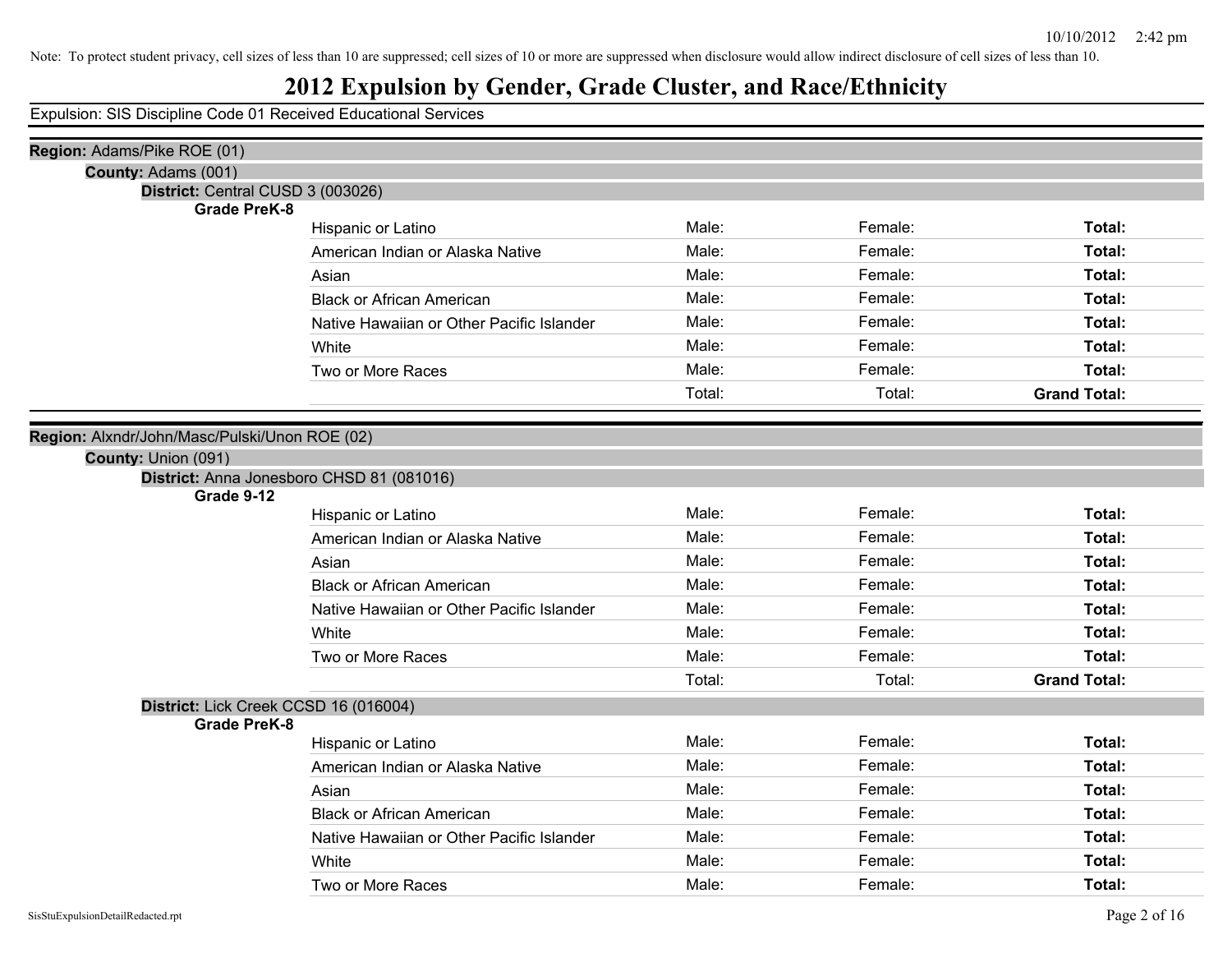| Expulsion: SIS Discipline Code 01 Received Educational Services         |  |
|-------------------------------------------------------------------------|--|
| Total:<br>Total:<br><b>Grand Total:</b>                                 |  |
| Region: Bond/Effingham/Fayette ROE (03)                                 |  |
| County: Effingham (025)                                                 |  |
| District: Effingham CUSD 40 (040026)                                    |  |
| Grade 9-12                                                              |  |
| Male:<br>Female:<br>Total:<br>Hispanic or Latino                        |  |
| Male:<br>Female:<br>Total:<br>American Indian or Alaska Native          |  |
| Male:<br>Female:<br>Total:<br>Asian                                     |  |
| Male:<br>Female:<br>Total:<br><b>Black or African American</b>          |  |
| Male:<br>Female:<br>Total:<br>Native Hawaiian or Other Pacific Islander |  |
| Male:<br>Female:<br>Total:<br>White                                     |  |
| Male:<br>Female:<br>Total:<br>Two or More Races                         |  |
| <b>Grand Total:</b><br>Total:<br>Total:                                 |  |
| County: Fayette (026)                                                   |  |
| District: Ramsey CUSD 204 (204026)                                      |  |
| Grade 9-12                                                              |  |
| Male:<br>Female:<br>Total:<br>Hispanic or Latino                        |  |
| Male:<br>Female:<br>Total:<br>American Indian or Alaska Native          |  |
| Male:<br>Female:<br>Total:<br>Asian                                     |  |
| Male:<br>Female:<br>Total:<br><b>Black or African American</b>          |  |
| Male:<br>Female:<br>Total:<br>Native Hawaiian or Other Pacific Islander |  |
| Male:<br>Female:<br>Total:<br>White                                     |  |
| Male:<br>Female:<br>Total:<br>Two or More Races                         |  |
| <b>Grand Total:</b><br>Total:<br>Total:                                 |  |
|                                                                         |  |
| Region: Boone/Winnebago ROE (04)                                        |  |
| County: Winnebago (101)                                                 |  |
| District: Rockford SD 205 (205025)<br><b>Grade PreK-8</b>               |  |
| Male:<br>Female:<br>Total:<br>Hispanic or Latino                        |  |
| Male:<br>Female:<br>Total:<br>American Indian or Alaska Native          |  |
| Male:<br>Female:<br>Total:<br>Asian                                     |  |
| Male:<br>Female:<br>Total:<br><b>Black or African American</b>          |  |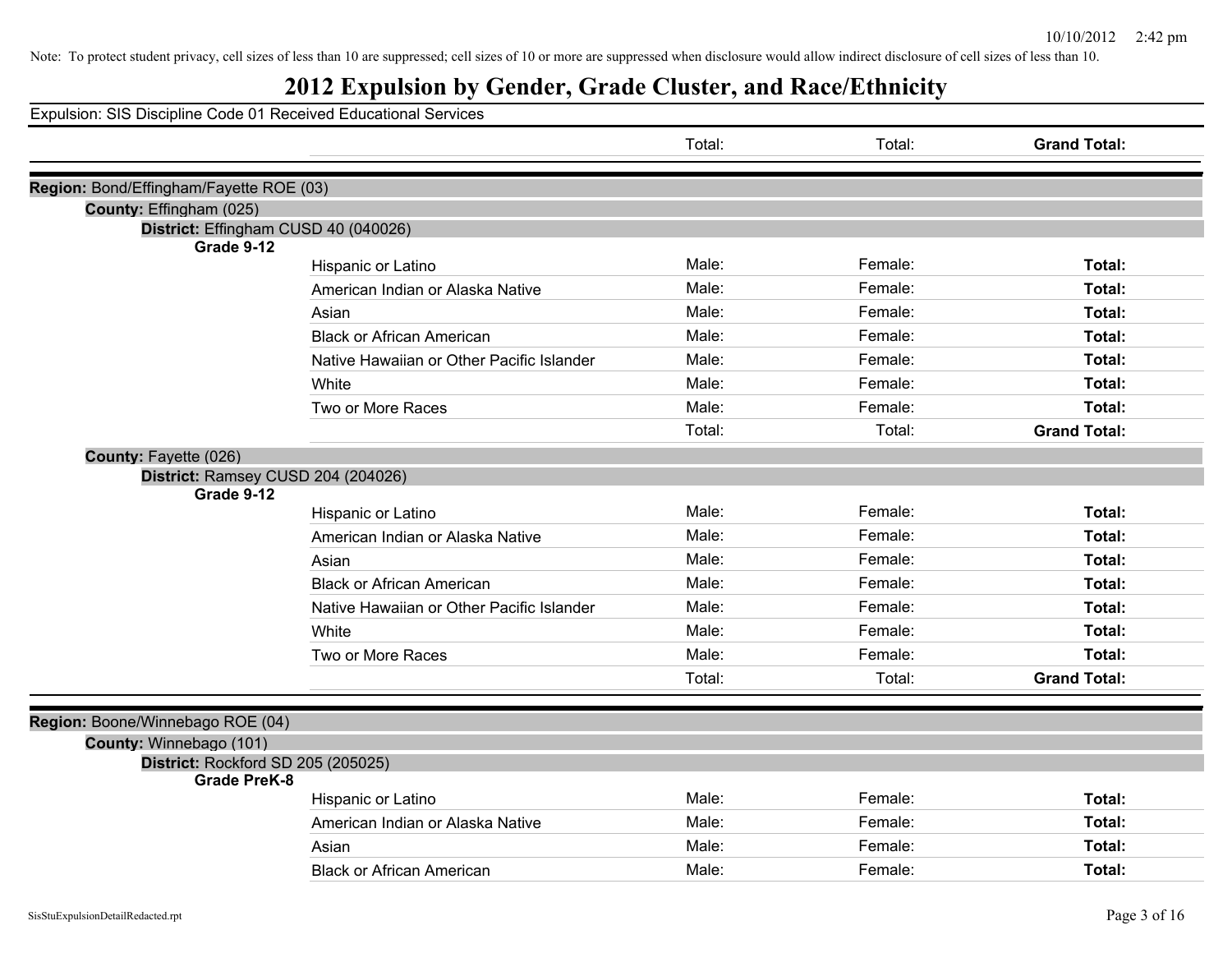#### Expulsion: SIS Discipline Code 01 Received Educational Services Native Hawaiian or Other Pacific Islander **Male:** Female: Female: **Total:** Total: White **Total:** Male: Female: **Total:** Female: **Total:** Female: Total: Two or More Races **Total: Total: Male: Total: Total: Total: Total: Total: Total: Total: Total: Total: Total: Total: Total: Total: Total: Total: Total: Total: Total: Total: Total:** Total: Total: **Grand Total: Grade 9-12** Hispanic or Latino **Male:** Male: **Female:** Female: **Total:** Total: American Indian or Alaska Native **Male:** Male: Total: Female: Total: Total: Total: Asian **Male: Total: Propose Assume Male: Total: Total: Total: Total: Total: Total: Total: Total: Total: Total: Total: Total: Total: Total: Total: Total: Total: Total: Total: Tota** Black or African American Male: Female: **Total:** Native Hawaiian or Other Pacific Islander **Male:** Female: Female: Total: White **Total:** Male: Female: **Total:** Female: **Total:** Female: Total: Two or More Races Male: Female: **Total:** Total: Total: **Grand Total: 12 Region:** Bureau/Henry/Stark ROE (28) **County:** Bureau (006) **District:** Bureau Valley CUSD 340 (340026) **Grade 9-12** Hispanic or Latino **Male:** Male: **Female:** Female: **Total:** Total: American Indian or Alaska Native **Male:** Male: Total: Female: Total: Total: Total: Asian **Male: Total: Propose Assume Male: Total: Total: Total: Total: Total: Total: Total: Total: Total: Total: Total: Total: Total: Total: Total: Total: Total: Total: Total: Tota** Black or African American Male: Female: **Total:** Native Hawaiian or Other Pacific Islander **Male:** Total: Female: Total: Total: White **Total:** Male: Female: **Total:** Female: **Total:** Female: Total: Two or More Races **Total: Male:** Female: **Female: Total: Total: Total: Total: Total: Total: Total: Total: Total: Total: Total: Total: Total: Total: Total: Total: Total: Total: Total:** Total: Total: **Grand Total: Region:** Clk/Cls/Cmbn/Dglas/Edgr/Mltr/Shlb (11) **County:** Clark (012) **District:** Marshall CUSD 2C (002C26) **Grade PreK-8** Hispanic or Latino **Male:** Male: **Female:** Female: **Total:** Total: American Indian or Alaska Native **Male:** Male: Female: Female: Total: Asian Male: Female: **Total:**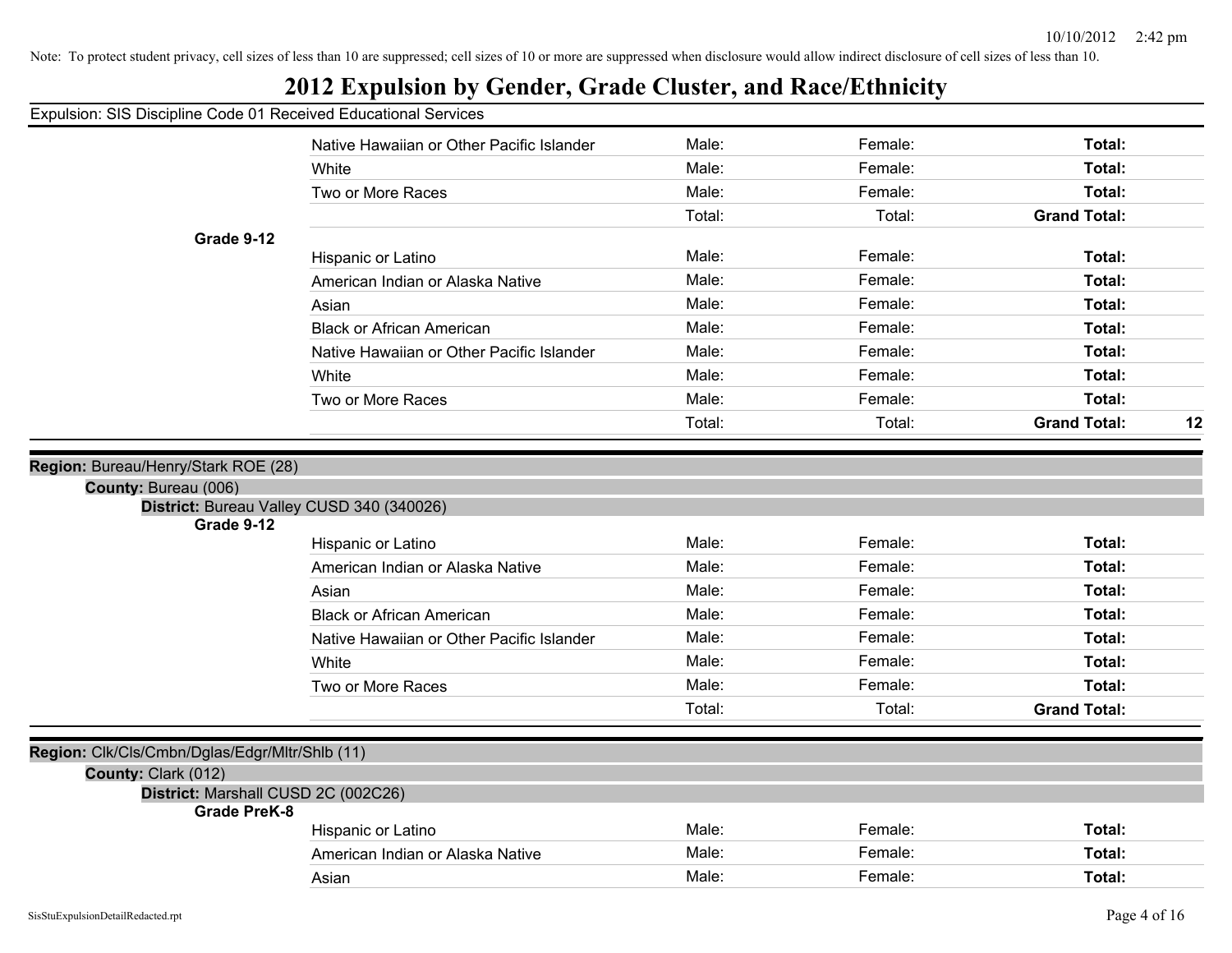| Expulsion: SIS Discipline Code 01 Received Educational Services |                                           |        |         |                     |
|-----------------------------------------------------------------|-------------------------------------------|--------|---------|---------------------|
|                                                                 | <b>Black or African American</b>          | Male:  | Female: | Total:              |
|                                                                 | Native Hawaiian or Other Pacific Islander | Male:  | Female: | Total:              |
|                                                                 | White                                     | Male:  | Female: | Total:              |
|                                                                 | Two or More Races                         | Male:  | Female: | <b>Total:</b>       |
|                                                                 |                                           | Total: | Total:  | <b>Grand Total:</b> |
| Region: Crawford-Lawrence Educ Serv Reg (15)                    |                                           |        |         |                     |
| County: Cook (016)                                              |                                           |        |         |                     |
|                                                                 | District: City of Chicago SD 299 (299025) |        |         |                     |
| <b>Grade PreK-8</b>                                             | Hispanic or Latino                        | Male:  | Female: | Total:              |
|                                                                 | American Indian or Alaska Native          | Male:  | Female: | Total:              |
|                                                                 | Asian                                     | Male:  | Female: | Total:              |
|                                                                 | <b>Black or African American</b>          | Male:  | Female: | Total:              |
|                                                                 | Native Hawaiian or Other Pacific Islander | Male:  | Female: | Total:              |
|                                                                 | White                                     | Male:  | Female: | Total:              |
|                                                                 | Two or More Races                         | Male:  | Female: | Total:              |
|                                                                 |                                           | Total: | Total:  | <b>Grand Total:</b> |
| Grade 9-12                                                      |                                           |        |         |                     |
|                                                                 | Hispanic or Latino                        | Male:  | Female: | Total:              |
|                                                                 | American Indian or Alaska Native          | Male:  | Female: | <b>Total:</b>       |
|                                                                 | Asian                                     | Male:  | Female: | Total:              |
|                                                                 | <b>Black or African American</b>          | Male:  | Female: | Total:<br>16        |
|                                                                 | Native Hawaiian or Other Pacific Islander | Male:  | Female: | <b>Total:</b>       |
|                                                                 | White                                     | Male:  | Female: | <b>Total:</b>       |
|                                                                 | Two or More Races                         | Male:  | Female: | Total:              |
|                                                                 |                                           | Total: | Total:  | <b>Grand Total:</b> |
| Region: De Kalb ROE (16)                                        |                                           |        |         |                     |
| County: Dekalb (019)                                            |                                           |        |         |                     |
| District: DeKalb CUSD 428 (428026)<br>Grade 9-12                |                                           |        |         |                     |
|                                                                 | Hispanic or Latino                        | Male:  | Female: | <b>Total:</b>       |
|                                                                 | American Indian or Alaska Native          | Male:  | Female: | Total:              |
|                                                                 |                                           |        |         |                     |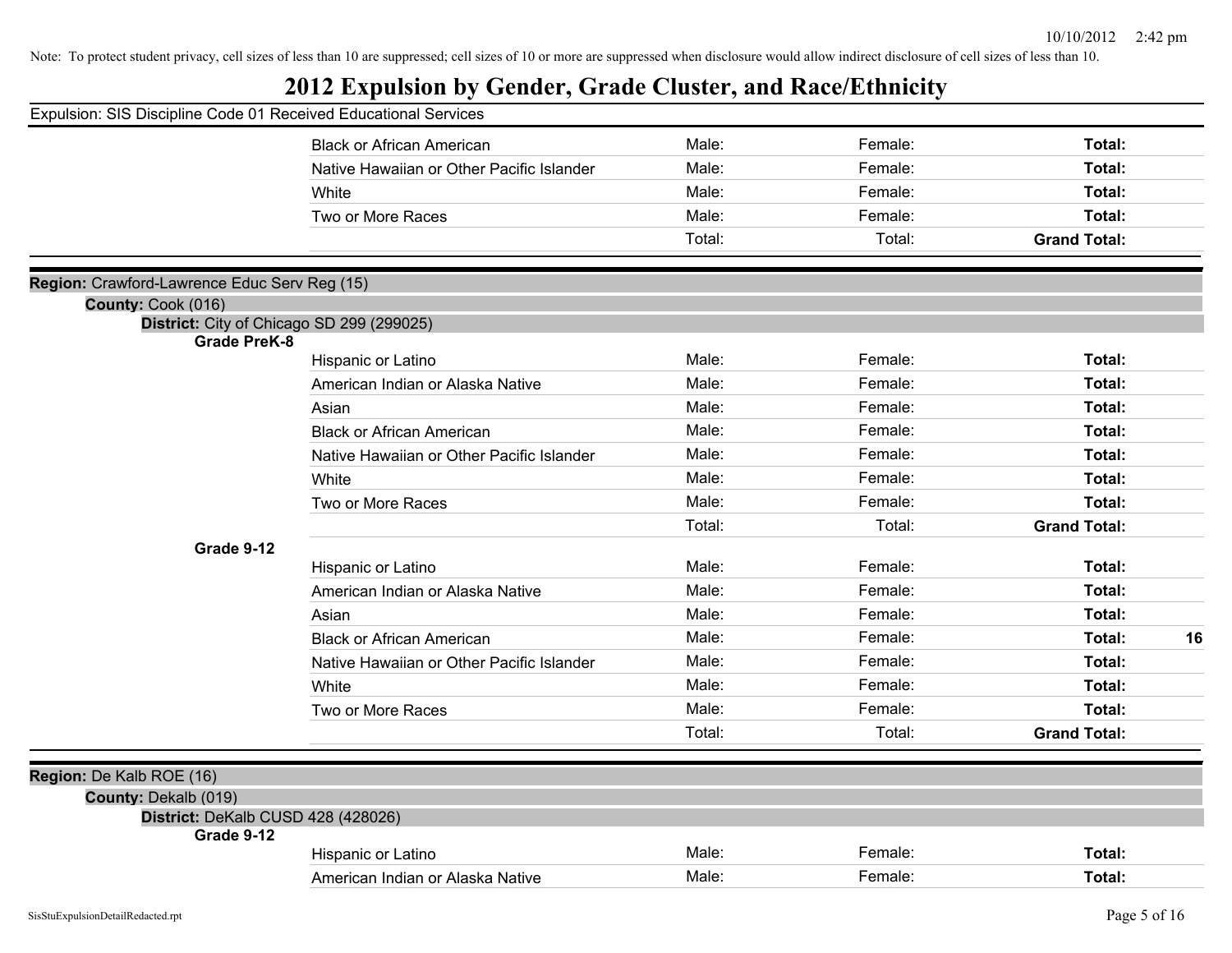# **2012 Expulsion by Gender, Grade Cluster, and Race/Ethnicity**

| Male:<br>Female:<br>Total:<br>Asian<br>Male:<br>Female:<br>Total:<br><b>Black or African American</b><br>Male:<br>Female:<br>Total:<br>Native Hawaiian or Other Pacific Islander<br>Male:<br>Female:<br>Total:<br>White<br>Male:<br>Female:<br>Total:<br>Two or More Races<br>Total:<br>Total:<br><b>Grand Total:</b><br>Region: De Witt/Livingston/McLean ROE (17)<br>County: Dewitt (020)<br>District: Clinton CUSD 15 (015026)<br><b>Grade PreK-8</b><br>Male:<br>Female:<br>Total:<br>Hispanic or Latino<br>Male:<br>Female:<br>American Indian or Alaska Native<br>Total:<br>Male:<br>Female:<br>Total:<br>Asian<br>Male:<br>Female:<br>Total:<br><b>Black or African American</b><br>Male:<br>Female:<br>Total:<br>Native Hawaiian or Other Pacific Islander<br>Male:<br>Female:<br>Total:<br>White<br>Male:<br>Female:<br>Two or More Races<br>Total:<br>Total:<br>Total:<br><b>Grand Total:</b><br><b>County: Livingston (053)</b><br>District: Tri Point CUSD 6-J (006J26)<br><b>Grade PreK-8</b><br>Male:<br>Female:<br>Total:<br>Hispanic or Latino<br>Male:<br>Female:<br>Total:<br>American Indian or Alaska Native<br>Male:<br>Female:<br>Total:<br>Asian<br>Male:<br>Female:<br>Total:<br><b>Black or African American</b><br>Male:<br>Female:<br>Native Hawaiian or Other Pacific Islander<br>Total:<br>Male:<br>Female:<br>Total:<br>White | Expulsion: SIS Discipline Code 01 Received Educational Services |  |  |
|-------------------------------------------------------------------------------------------------------------------------------------------------------------------------------------------------------------------------------------------------------------------------------------------------------------------------------------------------------------------------------------------------------------------------------------------------------------------------------------------------------------------------------------------------------------------------------------------------------------------------------------------------------------------------------------------------------------------------------------------------------------------------------------------------------------------------------------------------------------------------------------------------------------------------------------------------------------------------------------------------------------------------------------------------------------------------------------------------------------------------------------------------------------------------------------------------------------------------------------------------------------------------------------------------------------------------------------------------------------|-----------------------------------------------------------------|--|--|
|                                                                                                                                                                                                                                                                                                                                                                                                                                                                                                                                                                                                                                                                                                                                                                                                                                                                                                                                                                                                                                                                                                                                                                                                                                                                                                                                                             |                                                                 |  |  |
|                                                                                                                                                                                                                                                                                                                                                                                                                                                                                                                                                                                                                                                                                                                                                                                                                                                                                                                                                                                                                                                                                                                                                                                                                                                                                                                                                             |                                                                 |  |  |
|                                                                                                                                                                                                                                                                                                                                                                                                                                                                                                                                                                                                                                                                                                                                                                                                                                                                                                                                                                                                                                                                                                                                                                                                                                                                                                                                                             |                                                                 |  |  |
|                                                                                                                                                                                                                                                                                                                                                                                                                                                                                                                                                                                                                                                                                                                                                                                                                                                                                                                                                                                                                                                                                                                                                                                                                                                                                                                                                             |                                                                 |  |  |
|                                                                                                                                                                                                                                                                                                                                                                                                                                                                                                                                                                                                                                                                                                                                                                                                                                                                                                                                                                                                                                                                                                                                                                                                                                                                                                                                                             |                                                                 |  |  |
|                                                                                                                                                                                                                                                                                                                                                                                                                                                                                                                                                                                                                                                                                                                                                                                                                                                                                                                                                                                                                                                                                                                                                                                                                                                                                                                                                             |                                                                 |  |  |
|                                                                                                                                                                                                                                                                                                                                                                                                                                                                                                                                                                                                                                                                                                                                                                                                                                                                                                                                                                                                                                                                                                                                                                                                                                                                                                                                                             |                                                                 |  |  |
|                                                                                                                                                                                                                                                                                                                                                                                                                                                                                                                                                                                                                                                                                                                                                                                                                                                                                                                                                                                                                                                                                                                                                                                                                                                                                                                                                             |                                                                 |  |  |
|                                                                                                                                                                                                                                                                                                                                                                                                                                                                                                                                                                                                                                                                                                                                                                                                                                                                                                                                                                                                                                                                                                                                                                                                                                                                                                                                                             |                                                                 |  |  |
|                                                                                                                                                                                                                                                                                                                                                                                                                                                                                                                                                                                                                                                                                                                                                                                                                                                                                                                                                                                                                                                                                                                                                                                                                                                                                                                                                             |                                                                 |  |  |
|                                                                                                                                                                                                                                                                                                                                                                                                                                                                                                                                                                                                                                                                                                                                                                                                                                                                                                                                                                                                                                                                                                                                                                                                                                                                                                                                                             |                                                                 |  |  |
|                                                                                                                                                                                                                                                                                                                                                                                                                                                                                                                                                                                                                                                                                                                                                                                                                                                                                                                                                                                                                                                                                                                                                                                                                                                                                                                                                             |                                                                 |  |  |
|                                                                                                                                                                                                                                                                                                                                                                                                                                                                                                                                                                                                                                                                                                                                                                                                                                                                                                                                                                                                                                                                                                                                                                                                                                                                                                                                                             |                                                                 |  |  |
|                                                                                                                                                                                                                                                                                                                                                                                                                                                                                                                                                                                                                                                                                                                                                                                                                                                                                                                                                                                                                                                                                                                                                                                                                                                                                                                                                             |                                                                 |  |  |
|                                                                                                                                                                                                                                                                                                                                                                                                                                                                                                                                                                                                                                                                                                                                                                                                                                                                                                                                                                                                                                                                                                                                                                                                                                                                                                                                                             |                                                                 |  |  |
|                                                                                                                                                                                                                                                                                                                                                                                                                                                                                                                                                                                                                                                                                                                                                                                                                                                                                                                                                                                                                                                                                                                                                                                                                                                                                                                                                             |                                                                 |  |  |
|                                                                                                                                                                                                                                                                                                                                                                                                                                                                                                                                                                                                                                                                                                                                                                                                                                                                                                                                                                                                                                                                                                                                                                                                                                                                                                                                                             |                                                                 |  |  |
|                                                                                                                                                                                                                                                                                                                                                                                                                                                                                                                                                                                                                                                                                                                                                                                                                                                                                                                                                                                                                                                                                                                                                                                                                                                                                                                                                             |                                                                 |  |  |
|                                                                                                                                                                                                                                                                                                                                                                                                                                                                                                                                                                                                                                                                                                                                                                                                                                                                                                                                                                                                                                                                                                                                                                                                                                                                                                                                                             |                                                                 |  |  |
|                                                                                                                                                                                                                                                                                                                                                                                                                                                                                                                                                                                                                                                                                                                                                                                                                                                                                                                                                                                                                                                                                                                                                                                                                                                                                                                                                             |                                                                 |  |  |
|                                                                                                                                                                                                                                                                                                                                                                                                                                                                                                                                                                                                                                                                                                                                                                                                                                                                                                                                                                                                                                                                                                                                                                                                                                                                                                                                                             |                                                                 |  |  |
|                                                                                                                                                                                                                                                                                                                                                                                                                                                                                                                                                                                                                                                                                                                                                                                                                                                                                                                                                                                                                                                                                                                                                                                                                                                                                                                                                             |                                                                 |  |  |
|                                                                                                                                                                                                                                                                                                                                                                                                                                                                                                                                                                                                                                                                                                                                                                                                                                                                                                                                                                                                                                                                                                                                                                                                                                                                                                                                                             |                                                                 |  |  |
|                                                                                                                                                                                                                                                                                                                                                                                                                                                                                                                                                                                                                                                                                                                                                                                                                                                                                                                                                                                                                                                                                                                                                                                                                                                                                                                                                             |                                                                 |  |  |
|                                                                                                                                                                                                                                                                                                                                                                                                                                                                                                                                                                                                                                                                                                                                                                                                                                                                                                                                                                                                                                                                                                                                                                                                                                                                                                                                                             |                                                                 |  |  |
|                                                                                                                                                                                                                                                                                                                                                                                                                                                                                                                                                                                                                                                                                                                                                                                                                                                                                                                                                                                                                                                                                                                                                                                                                                                                                                                                                             |                                                                 |  |  |
|                                                                                                                                                                                                                                                                                                                                                                                                                                                                                                                                                                                                                                                                                                                                                                                                                                                                                                                                                                                                                                                                                                                                                                                                                                                                                                                                                             |                                                                 |  |  |
| Male:<br>Female:<br>Total:<br>Two or More Races                                                                                                                                                                                                                                                                                                                                                                                                                                                                                                                                                                                                                                                                                                                                                                                                                                                                                                                                                                                                                                                                                                                                                                                                                                                                                                             |                                                                 |  |  |
| Total:<br><b>Grand Total:</b><br>Total:                                                                                                                                                                                                                                                                                                                                                                                                                                                                                                                                                                                                                                                                                                                                                                                                                                                                                                                                                                                                                                                                                                                                                                                                                                                                                                                     |                                                                 |  |  |

**Region:** DuPage ROE (19)

**County:** Dupage (022)

**District:** Glenbard Twp HSD 87 (087017)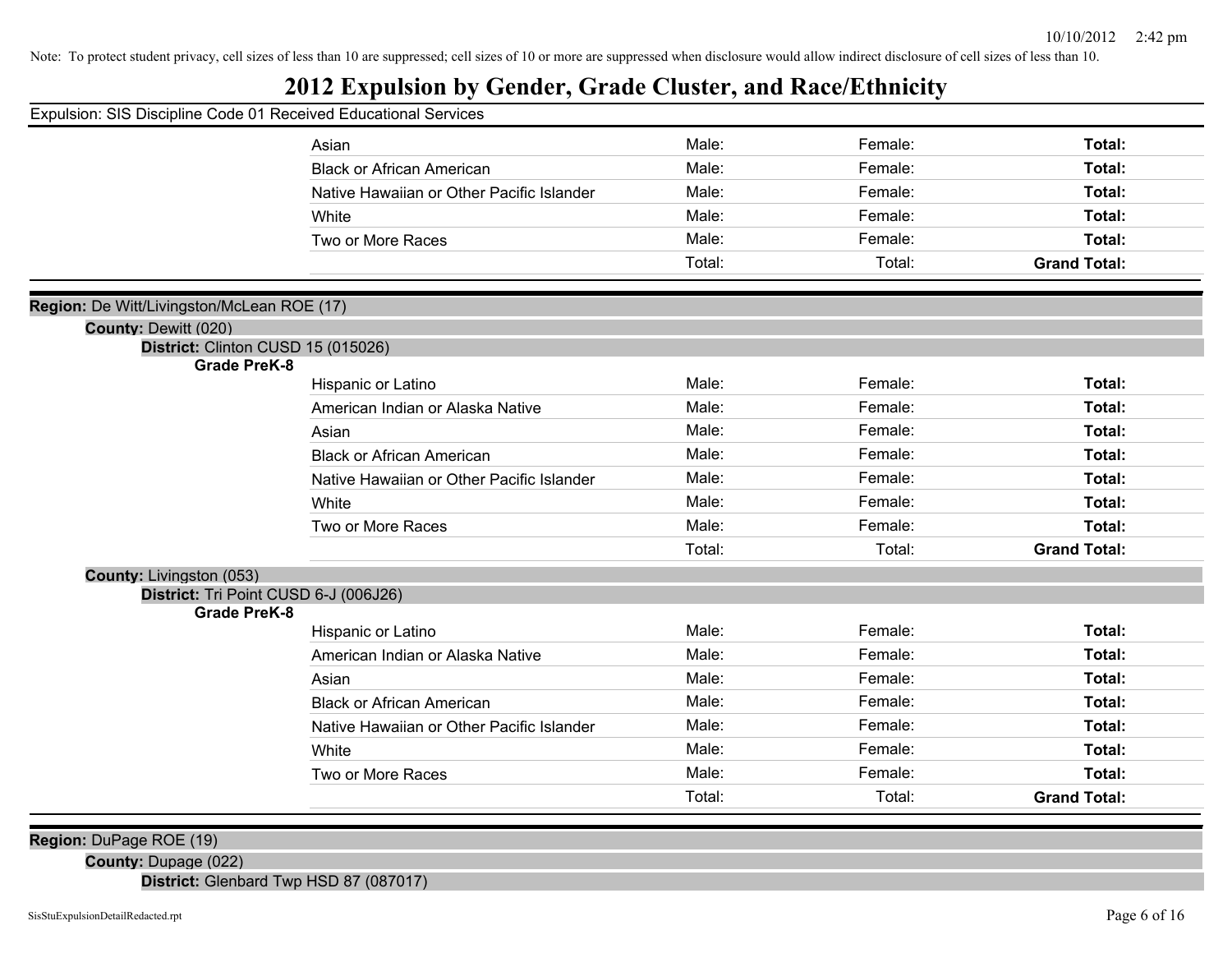| Expulsion: SIS Discipline Code 01 Received Educational Services |                                           |        |         |                     |
|-----------------------------------------------------------------|-------------------------------------------|--------|---------|---------------------|
| Grade 9-12                                                      |                                           |        |         |                     |
|                                                                 | Hispanic or Latino                        | Male:  | Female: | Total:              |
|                                                                 | American Indian or Alaska Native          | Male:  | Female: | Total:              |
|                                                                 | Asian                                     | Male:  | Female: | Total:              |
|                                                                 | <b>Black or African American</b>          | Male:  | Female: | Total:              |
|                                                                 | Native Hawaiian or Other Pacific Islander | Male:  | Female: | Total:              |
|                                                                 | White                                     | Male:  | Female: | Total:              |
|                                                                 | Two or More Races                         | Male:  | Female: | Total:              |
|                                                                 |                                           | Total: | Total:  | <b>Grand Total:</b> |
|                                                                 |                                           |        |         |                     |
| Region: Edwd/Gltn/Hdin/Pop/Slne/Wbh/Wn/Wh (20)                  |                                           |        |         |                     |
| County: Wabash (093)                                            |                                           |        |         |                     |
| District: Wabash CUSD 348 (348026)<br>Grade 9-12                |                                           |        |         |                     |
|                                                                 | Hispanic or Latino                        | Male:  | Female: | Total:              |
|                                                                 | American Indian or Alaska Native          | Male:  | Female: | Total:              |
|                                                                 | Asian                                     | Male:  | Female: | Total:              |
|                                                                 | <b>Black or African American</b>          | Male:  | Female: | Total:              |
|                                                                 | Native Hawaiian or Other Pacific Islander | Male:  | Female: | Total:              |
|                                                                 | White                                     | Male:  | Female: | Total:              |
|                                                                 | Two or More Races                         | Male:  | Female: | Total:              |
|                                                                 |                                           | Total: | Total:  | <b>Grand Total:</b> |
|                                                                 |                                           |        |         |                     |
| Region: Hamilton/Jefferson ROE (25)                             |                                           |        |         |                     |
| County: Jefferson (041)                                         |                                           |        |         |                     |
| District: Woodlawn CHSD 205 (205016)<br>Grade 9-12              |                                           |        |         |                     |
|                                                                 | Hispanic or Latino                        | Male:  | Female: | Total:              |
|                                                                 | American Indian or Alaska Native          | Male:  | Female: | Total:              |
|                                                                 | Asian                                     | Male:  | Female: | Total:              |
|                                                                 | <b>Black or African American</b>          | Male:  | Female: | Total:              |
|                                                                 | Native Hawaiian or Other Pacific Islander | Male:  | Female: | Total:              |
|                                                                 | White                                     | Male:  | Female: | Total:              |
|                                                                 | Two or More Races                         | Male:  | Female: | Total:              |
|                                                                 |                                           |        |         |                     |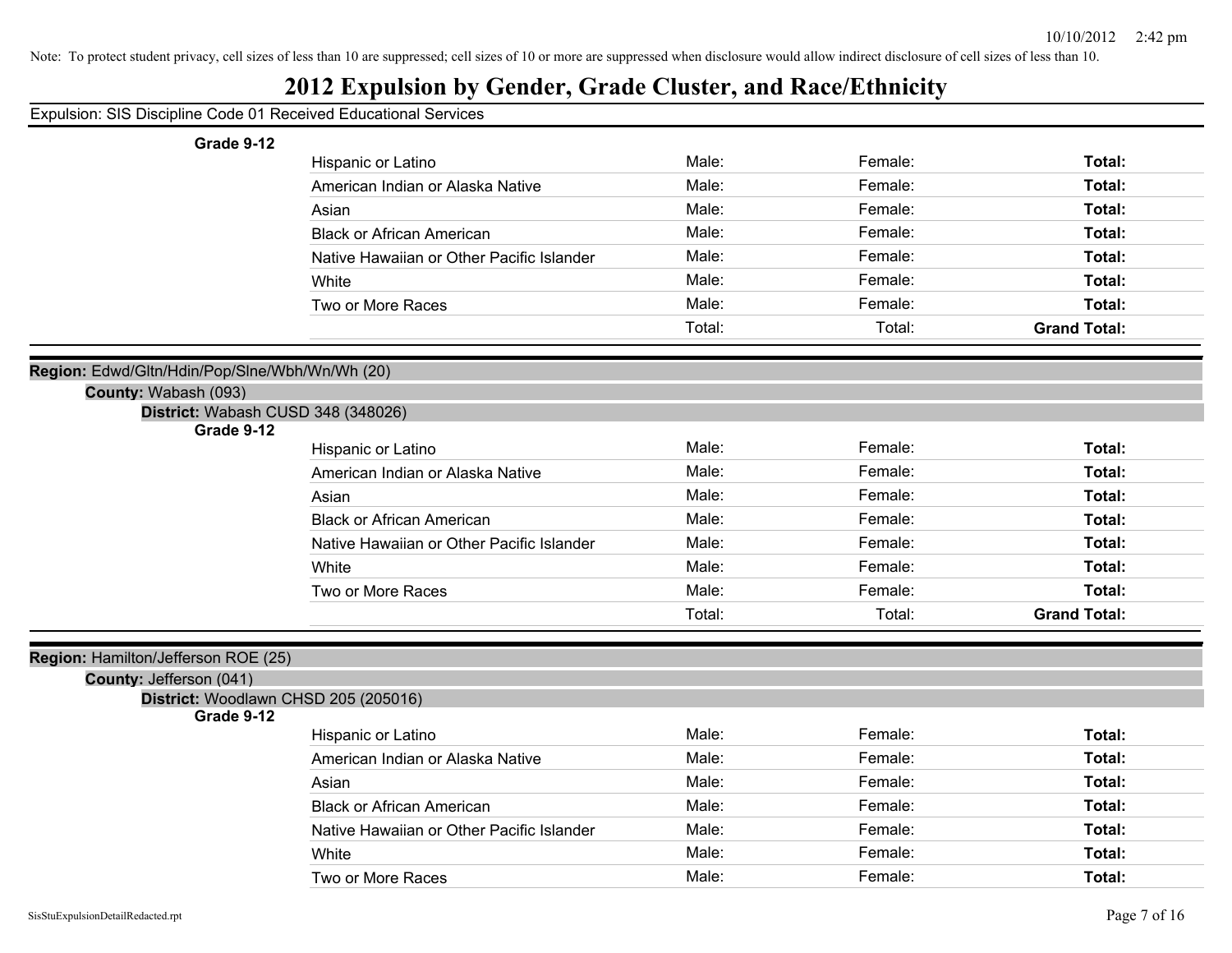| Expulsion: SIS Discipline Code 01 Received Educational Services |                                                      |        |         |                     |
|-----------------------------------------------------------------|------------------------------------------------------|--------|---------|---------------------|
|                                                                 |                                                      | Total: | Total:  | <b>Grand Total:</b> |
| Region: Henderson/Mercer/Warren ROE (27)                        |                                                      |        |         |                     |
| County: Mercer (066)                                            |                                                      |        |         |                     |
|                                                                 | District: Mercer County School District 404 (404026) |        |         |                     |
| Grade 9-12                                                      |                                                      | Male:  |         |                     |
|                                                                 | Hispanic or Latino                                   |        | Female: | Total:              |
|                                                                 | American Indian or Alaska Native                     | Male:  | Female: | Total:              |
|                                                                 | Asian                                                | Male:  | Female: | Total:              |
|                                                                 | <b>Black or African American</b>                     | Male:  | Female: | Total:              |
|                                                                 | Native Hawaiian or Other Pacific Islander            | Male:  | Female: | Total:              |
|                                                                 | White                                                | Male:  | Female: | Total:              |
|                                                                 | Two or More Races                                    | Male:  | Female: | Total:              |
|                                                                 |                                                      | Total: | Total:  | <b>Grand Total:</b> |
| Region: La Salle ROE (35)                                       |                                                      |        |         |                     |
| County: Lasalle (050)                                           |                                                      |        |         |                     |
| District: Ottawa Twp HSD 140 (140017)                           |                                                      |        |         |                     |
| Grade 9-12                                                      |                                                      |        |         |                     |
|                                                                 | Hispanic or Latino                                   | Male:  | Female: | Total:              |
|                                                                 | American Indian or Alaska Native                     | Male:  | Female: | Total:              |
|                                                                 | Asian                                                | Male:  | Female: | Total:              |
|                                                                 | <b>Black or African American</b>                     | Male:  | Female: | Total:              |
|                                                                 | Native Hawaiian or Other Pacific Islander            | Male:  | Female: | Total:              |
|                                                                 | White                                                | Male:  | Female: | Total:              |
|                                                                 | Two or More Races                                    | Male:  | Female: | Total:              |
|                                                                 |                                                      | Total: | Total:  | <b>Grand Total:</b> |
|                                                                 |                                                      |        |         |                     |
| Region: Lake ROE (34)                                           |                                                      |        |         |                     |
| County: Lake (049)<br>District: Mundelein Cons HSD 120 (120013) |                                                      |        |         |                     |
| Grade 9-12                                                      |                                                      |        |         |                     |
|                                                                 |                                                      | Male:  | Female: | Total:              |
|                                                                 | Hispanic or Latino                                   |        |         |                     |
|                                                                 | American Indian or Alaska Native                     | Male:  | Female: | Total:              |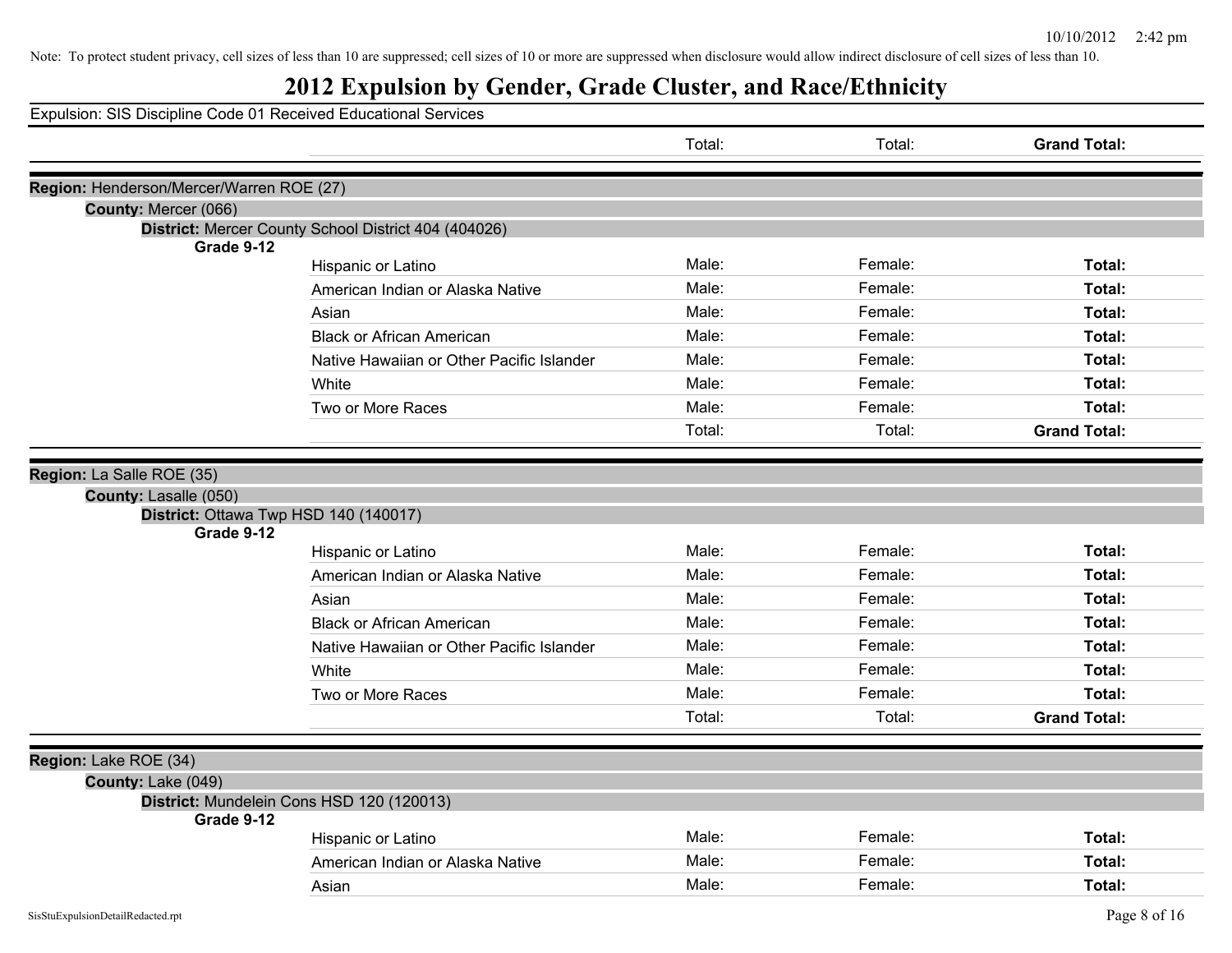# **2012 Expulsion by Gender, Grade Cluster, and Race/Ethnicity**

|                                                       | <b>Black or African American</b>          | Male:  | Female: | Total:              |
|-------------------------------------------------------|-------------------------------------------|--------|---------|---------------------|
|                                                       | Native Hawaiian or Other Pacific Islander | Male:  | Female: | Total:              |
|                                                       | White                                     | Male:  | Female: | Total:              |
|                                                       | Two or More Races                         | Male:  | Female: | Total:              |
|                                                       |                                           | Total: | Total:  | <b>Grand Total:</b> |
| District: Waukegan CUSD 60 (060026)                   |                                           |        |         |                     |
| Grade 9-12                                            |                                           |        |         |                     |
|                                                       | Hispanic or Latino                        | Male:  | Female: | Total:              |
|                                                       | American Indian or Alaska Native          | Male:  | Female: | Total:              |
|                                                       | Asian                                     | Male:  | Female: | Total:              |
|                                                       | <b>Black or African American</b>          | Male:  | Female: | Total:              |
|                                                       | Native Hawaiian or Other Pacific Islander | Male:  | Female: | Total:              |
|                                                       | White                                     | Male:  | Female: | Total:              |
|                                                       | Two or More Races                         | Male:  | Female: | Total:              |
|                                                       |                                           | Total: | Total:  | <b>Grand Total:</b> |
|                                                       |                                           |        |         |                     |
| Region: Lee/Ogle ROE (47)                             |                                           |        |         |                     |
| County: Ogle (071)                                    |                                           |        |         |                     |
| District: Rochelle Twp HSD 212 (212017)<br>Grade 9-12 |                                           |        |         |                     |
|                                                       | Hispanic or Latino                        | Male:  | Female: | Total:              |
|                                                       | American Indian or Alaska Native          | Male:  | Female: | Total:              |
|                                                       | Asian                                     | Male:  | Female: | Total:              |
|                                                       | <b>Black or African American</b>          | Male:  | Female: | Total:              |
|                                                       | Native Hawaiian or Other Pacific Islander | Male:  | Female: | Total:              |
|                                                       | White                                     | Male:  | Female: | Total:              |
|                                                       | Two or More Races                         | Male:  | Female: | Total:              |
|                                                       |                                           |        |         |                     |
|                                                       |                                           | Total: | Total:  | <b>Grand Total:</b> |
|                                                       |                                           |        |         |                     |
| Region: Madison ROE (41)                              |                                           |        |         |                     |
| County: Madison (057)                                 |                                           |        |         |                     |
| District: Bethalto CUSD 8 (008026)                    |                                           |        |         |                     |
| Grade PreK-8                                          | Hispanic or Latino                        | Male:  | Female: | Total:              |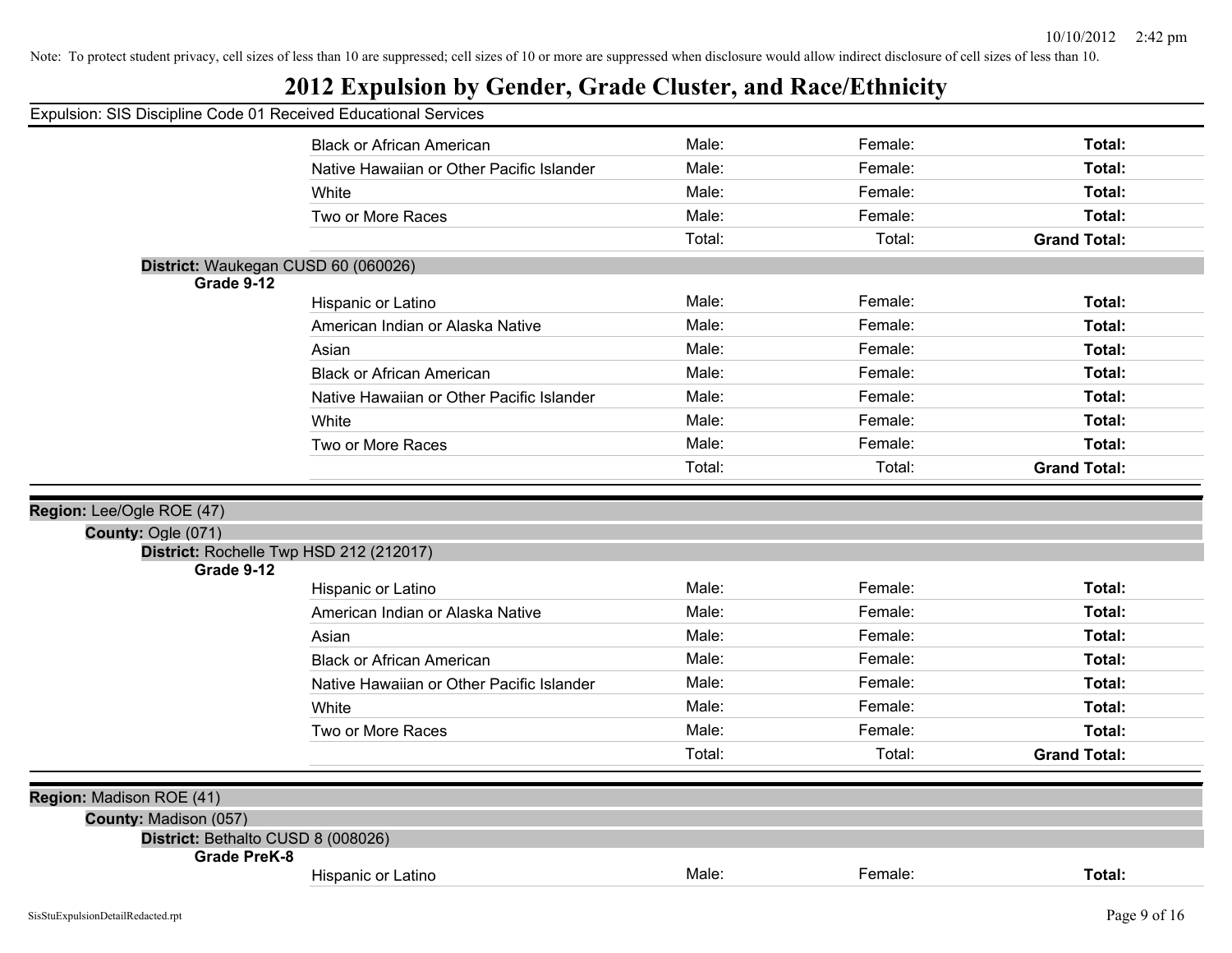|  |  | Expulsion: SIS Discipline Code 01 Received Educational Services |  |
|--|--|-----------------------------------------------------------------|--|
|  |  |                                                                 |  |

|                                     | American Indian or Alaska Native          | Male:  | Female: | Total:              |
|-------------------------------------|-------------------------------------------|--------|---------|---------------------|
|                                     | Asian                                     | Male:  | Female: | Total:              |
|                                     | <b>Black or African American</b>          | Male:  | Female: | Total:              |
|                                     | Native Hawaiian or Other Pacific Islander | Male:  | Female: | Total:              |
|                                     | White                                     | Male:  | Female: | Total:              |
|                                     | Two or More Races                         | Male:  | Female: | Total:              |
|                                     |                                           | Total: | Total:  | <b>Grand Total:</b> |
|                                     | District: Collinsville CUSD 10 (010026)   |        |         |                     |
| Grade 9-12                          |                                           |        |         |                     |
|                                     | Hispanic or Latino                        | Male:  | Female: | Total:              |
|                                     | American Indian or Alaska Native          | Male:  | Female: | Total:              |
|                                     | Asian                                     | Male:  | Female: | Total:              |
|                                     | <b>Black or African American</b>          | Male:  | Female: | Total:              |
|                                     | Native Hawaiian or Other Pacific Islander | Male:  | Female: | Total:              |
|                                     | White                                     | Male:  | Female: | Total:              |
|                                     | Two or More Races                         | Male:  | Female: | Total:              |
|                                     |                                           | Total: | Total:  | <b>Grand Total:</b> |
|                                     | District: Highland CUSD 5 (005026)        |        |         |                     |
| Grade 9-12                          |                                           |        |         |                     |
|                                     | Hispanic or Latino                        | Male:  | Female: | Total:              |
|                                     | American Indian or Alaska Native          | Male:  | Female: | Total:              |
|                                     | Asian                                     | Male:  | Female: | Total:              |
|                                     | <b>Black or African American</b>          | Male:  | Female: | Total:              |
|                                     | Native Hawaiian or Other Pacific Islander | Male:  | Female: | Total:              |
|                                     | White                                     | Male:  | Female: | Total:              |
|                                     | Two or More Races                         | Male:  | Female: | Total:              |
|                                     |                                           | Total: | Total:  | <b>Grand Total:</b> |
|                                     |                                           |        |         |                     |
| Region: McHenry ROE (44)            |                                           |        |         |                     |
| County: Mchenry (063)<br>Grade 9-12 | District: McHenry CHSD 156 (156016)       |        |         |                     |
|                                     | Hispanic or Latino                        | Male:  | Female: | Total:              |
|                                     | American Indian or Alaska Native          | Male:  | Female: | Total:              |
| SisStuExpulsionDetailRedacted.rpt   |                                           |        |         | Page 10 of 16       |
|                                     |                                           |        |         |                     |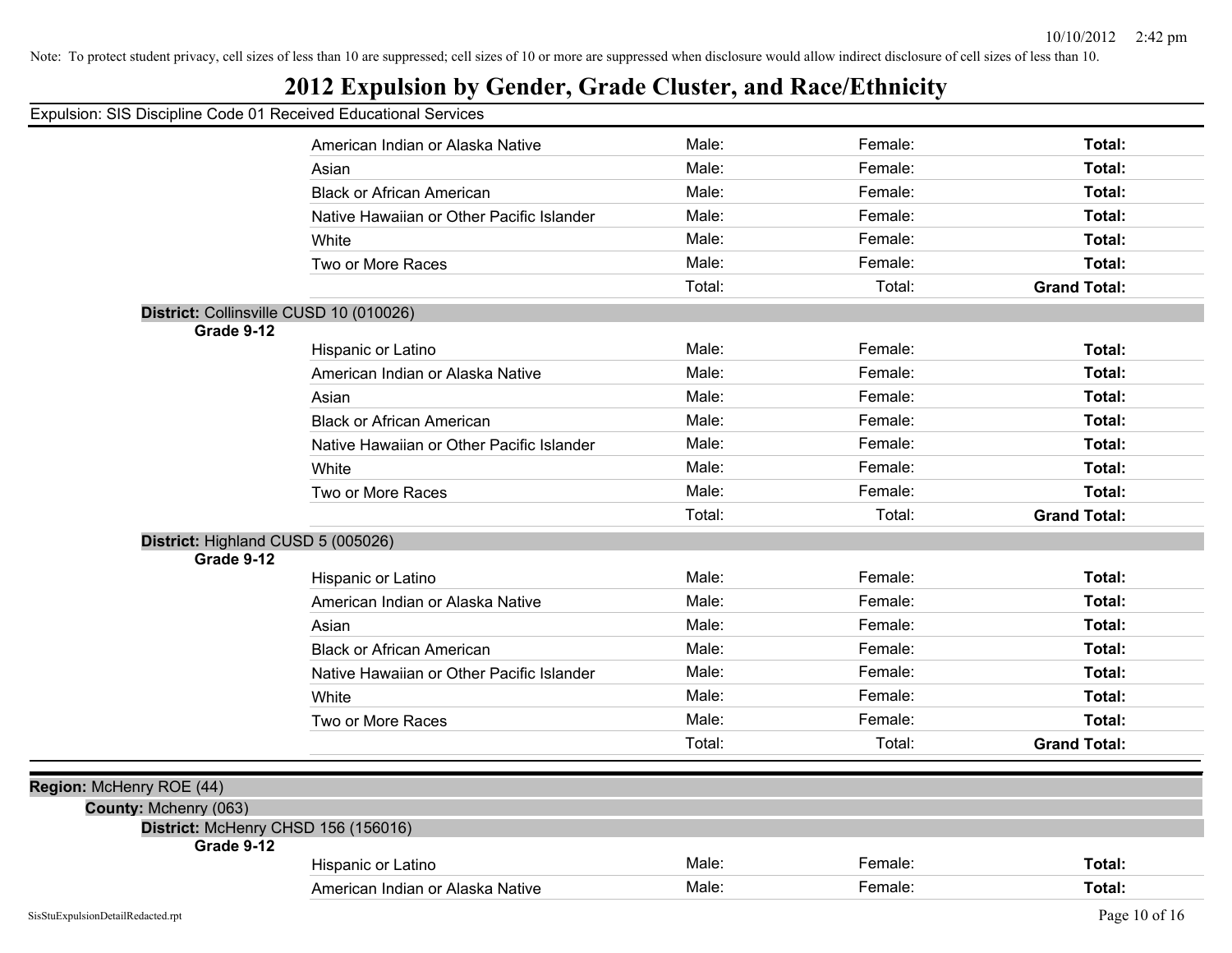# **2012 Expulsion by Gender, Grade Cluster, and Race/Ethnicity**

| Expulsion: SIS Discipline Code 01 Received Educational Services |                                           |        |         |                     |
|-----------------------------------------------------------------|-------------------------------------------|--------|---------|---------------------|
|                                                                 | Asian                                     | Male:  | Female: | Total:              |
|                                                                 | <b>Black or African American</b>          | Male:  | Female: | Total:              |
|                                                                 | Native Hawaiian or Other Pacific Islander | Male:  | Female: | Total:              |
|                                                                 | White                                     | Male:  | Female: | Total:              |
|                                                                 | Two or More Races                         | Male:  | Female: | Total:              |
|                                                                 |                                           | Total: | Total:  | <b>Grand Total:</b> |
| Region: Peoria ROE (48)                                         |                                           |        |         |                     |
| <b>County: Peoria (072)</b>                                     |                                           |        |         |                     |
| District: Pleasant Hill SD 69 (069002)                          |                                           |        |         |                     |
| <b>Grade PreK-8</b>                                             |                                           |        |         |                     |
|                                                                 | Hispanic or Latino                        | Male:  | Female: | Total:              |
|                                                                 | American Indian or Alaska Native          | Male:  | Female: | Total:              |
|                                                                 | Asian                                     | Male:  | Female: | Total:              |
|                                                                 | <b>Black or African American</b>          | Male:  | Female: | Total:              |
|                                                                 | Native Hawaiian or Other Pacific Islander | Male:  | Female: | Total:              |
|                                                                 | White                                     | Male:  | Female: | Total:              |
|                                                                 | Two or More Races                         | Male:  | Female: | Total:              |
|                                                                 |                                           | Total: | Total:  | <b>Grand Total:</b> |
| District: Princeville CUSD 326 (326026)                         |                                           |        |         |                     |
| Grade 9-12                                                      |                                           |        |         |                     |
|                                                                 | Hispanic or Latino                        | Male:  | Female: | Total:              |
|                                                                 | American Indian or Alaska Native          | Male:  | Female: | Total:              |
|                                                                 | Asian                                     | Male:  | Female: | Total:              |
|                                                                 | <b>Black or African American</b>          | Male:  | Female: | Total:              |
|                                                                 | Native Hawaiian or Other Pacific Islander | Male:  | Female: | Total:              |
|                                                                 | White                                     | Male:  | Female: | Total:              |
|                                                                 | Two or More Races                         | Male:  | Female: | Total:              |
|                                                                 |                                           | Total: | Total:  | <b>Grand Total:</b> |

**Region:** Region 07 South Cook ISC 4 (07)

**County:** Cook (016)

**District:** Bloom Twp HSD 206 (206017)

**Grade 9-12**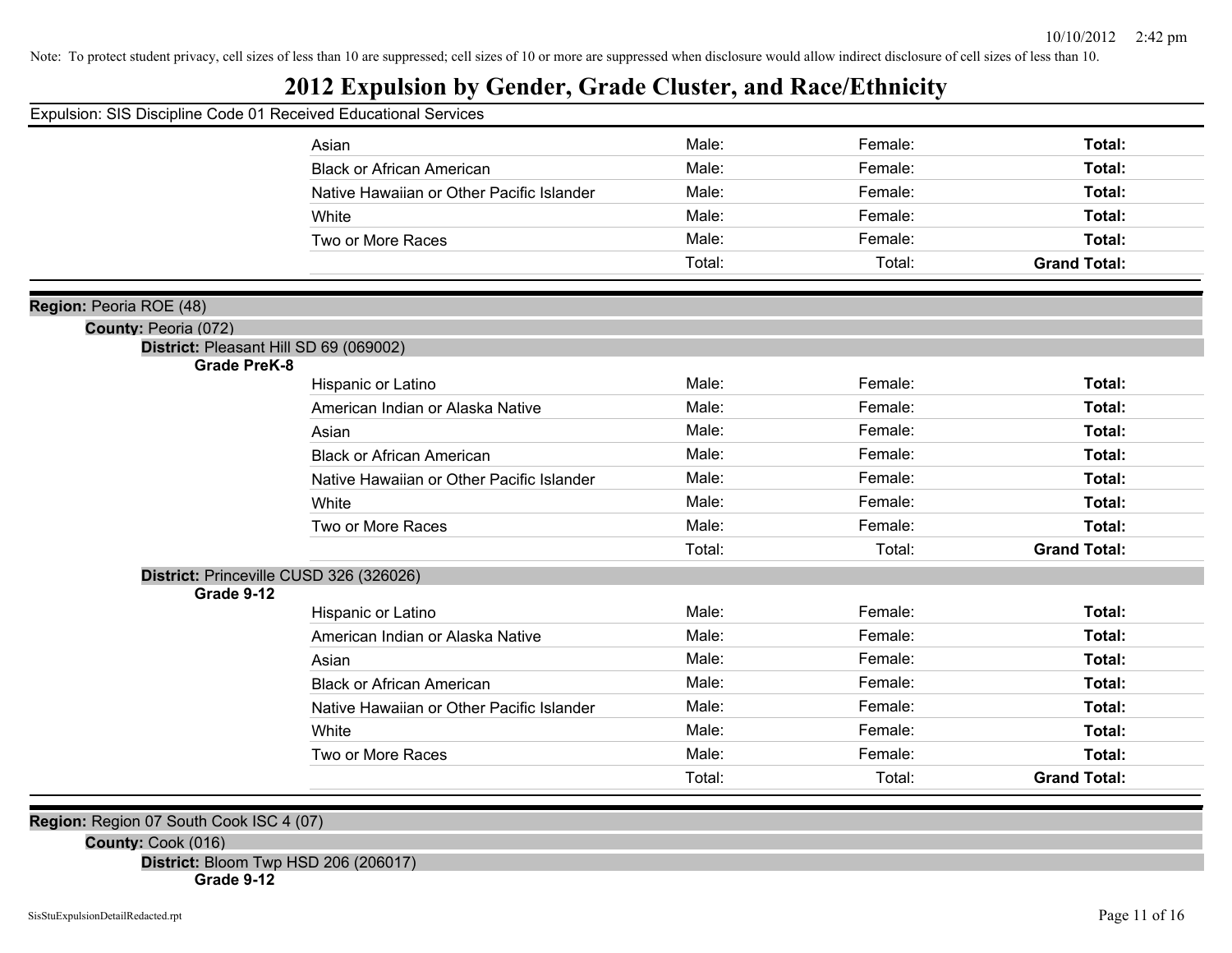# **2012 Expulsion by Gender, Grade Cluster, and Race/Ethnicity**

|                                                                  | Hispanic or Latino                             | Male:  | Female: | Total:              |
|------------------------------------------------------------------|------------------------------------------------|--------|---------|---------------------|
|                                                                  | American Indian or Alaska Native               | Male:  | Female: | Total:              |
|                                                                  | Asian                                          | Male:  | Female: | Total:              |
|                                                                  | <b>Black or African American</b>               | Male:  | Female: | Total:              |
|                                                                  | Native Hawaiian or Other Pacific Islander      | Male:  | Female: | Total:              |
|                                                                  | White                                          | Male:  | Female: | Total:              |
|                                                                  | Two or More Races                              | Male:  | Female: | Total:              |
|                                                                  |                                                | Total: | Total:  | <b>Grand Total:</b> |
|                                                                  | District: Homewood Flossmoor CHSD 233 (233016) |        |         |                     |
| Grade 9-12                                                       |                                                |        |         |                     |
|                                                                  | Hispanic or Latino                             | Male:  | Female: | Total:              |
|                                                                  | American Indian or Alaska Native               | Male:  | Female: | Total:              |
|                                                                  | Asian                                          | Male:  | Female: | Total:              |
|                                                                  | <b>Black or African American</b>               | Male:  | Female: | Total:              |
|                                                                  | Native Hawaiian or Other Pacific Islander      | Male:  | Female: | Total:              |
|                                                                  | White                                          | Male:  | Female: | Total:              |
|                                                                  | Two or More Races                              | Male:  | Female: | Total:              |
|                                                                  |                                                | Total: | Total:  | <b>Grand Total:</b> |
|                                                                  | District: Thornton Twp HSD 205 (205017)        |        |         |                     |
| Grade 9-12                                                       |                                                |        |         |                     |
|                                                                  | Hispanic or Latino                             | Male:  | Female: | Total:              |
|                                                                  | American Indian or Alaska Native               | Male:  | Female: | Total:              |
|                                                                  | Asian                                          | Male:  | Female: | Total:              |
|                                                                  | <b>Black or African American</b>               | Male:  | Female: | Total:              |
|                                                                  | Native Hawaiian or Other Pacific Islander      | Male:  | Female: | Total:              |
|                                                                  | White                                          | Male:  | Female: | Total:              |
|                                                                  | Two or More Races                              | Male:  | Female: | Total:              |
|                                                                  |                                                | Total: | Total:  | <b>Grand Total:</b> |
|                                                                  |                                                |        |         |                     |
| Region: St Clair ROE (50)                                        |                                                |        |         |                     |
| County: Saint clair (082)<br>District: Cahokia CUSD 187 (187026) |                                                |        |         |                     |
| Grade 9-12                                                       |                                                |        |         |                     |
|                                                                  | Hispanic or Latino                             | Male:  | Female: | Total:              |
| SisStuExpulsionDetailRedacted.rpt                                |                                                |        |         | Page 12 of 16       |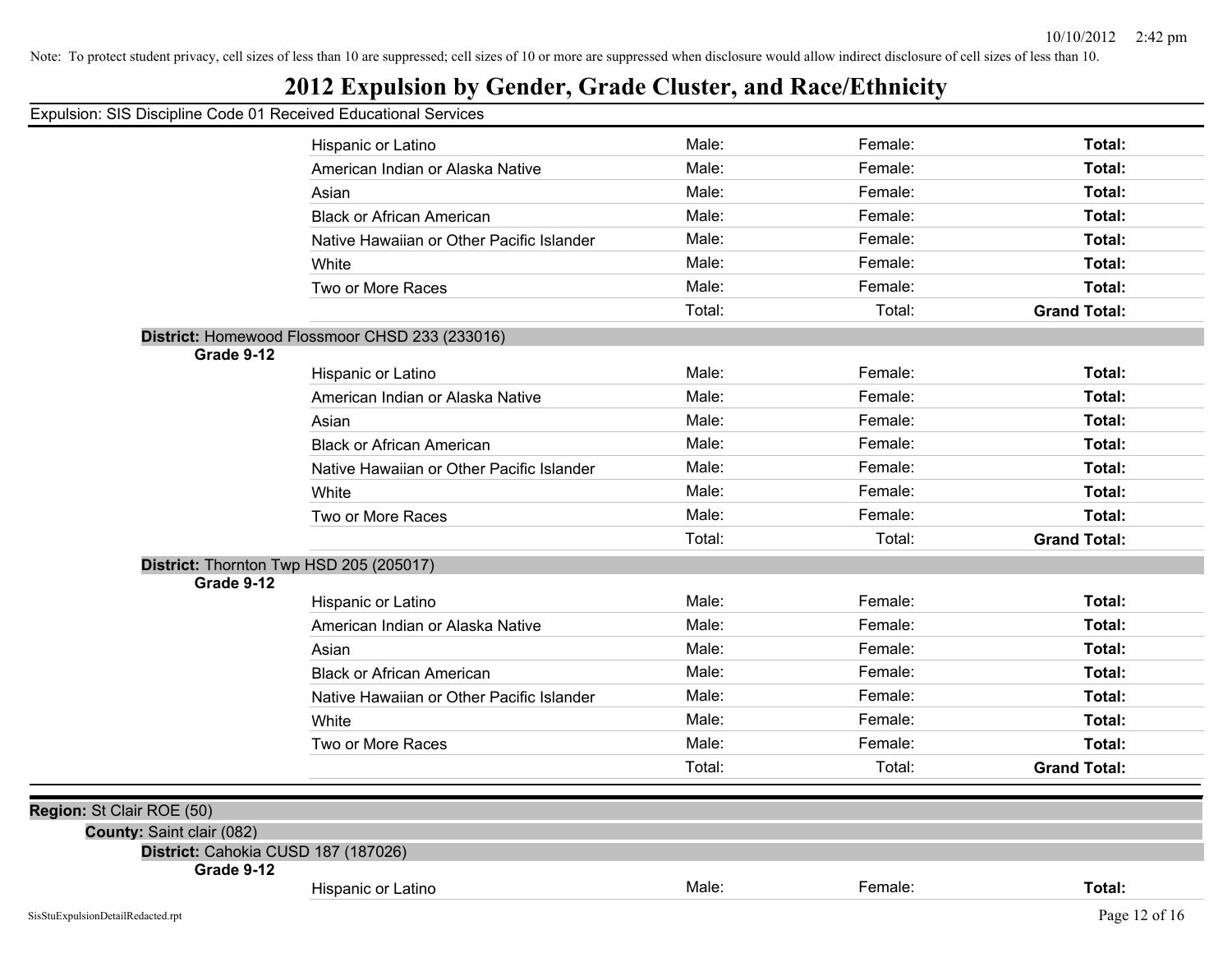# **2012 Expulsion by Gender, Grade Cluster, and Race/Ethnicity**

|                                         | American Indian or Alaska Native          | Male:  | Female: | Total:              |
|-----------------------------------------|-------------------------------------------|--------|---------|---------------------|
|                                         | Asian                                     | Male:  | Female: | Total:              |
|                                         | <b>Black or African American</b>          | Male:  | Female: | Total:              |
|                                         | Native Hawaiian or Other Pacific Islander | Male:  | Female: | Total:              |
|                                         | White                                     | Male:  | Female: | Total:              |
|                                         | Two or More Races                         | Male:  | Female: | Total:              |
|                                         |                                           | Total: | Total:  | <b>Grand Total:</b> |
| District: East St Louis SD 189 (189022) |                                           |        |         |                     |
| <b>Grade PreK-8</b>                     |                                           |        |         |                     |
|                                         | Hispanic or Latino                        | Male:  | Female: | Total:              |
|                                         | American Indian or Alaska Native          | Male:  | Female: | Total:              |
|                                         | Asian                                     | Male:  | Female: | Total:              |
|                                         | <b>Black or African American</b>          | Male:  | Female: | Total:              |
|                                         | Native Hawaiian or Other Pacific Islander | Male:  | Female: | Total:              |
|                                         | White                                     | Male:  | Female: | Total:              |
|                                         | Two or More Races                         | Male:  | Female: | Total:              |
|                                         |                                           | Total: | Total:  | <b>Grand Total:</b> |
| Grade 9-12                              |                                           |        |         |                     |
|                                         | Hispanic or Latino                        | Male:  | Female: | Total:              |
|                                         | American Indian or Alaska Native          | Male:  | Female: | Total:              |
|                                         | Asian                                     | Male:  | Female: | Total:              |
|                                         | <b>Black or African American</b>          | Male:  | Female: | Total:              |
|                                         | Native Hawaiian or Other Pacific Islander | Male:  | Female: | Total:              |
|                                         | White                                     | Male:  | Female: | Total:              |
|                                         | Two or More Races                         | Male:  | Female: | Total:              |
|                                         |                                           | Total: | Total:  | <b>Grand Total:</b> |
| District: Signal Hill SD 181 (181002)   |                                           |        |         |                     |
| <b>Grade PreK-8</b>                     |                                           |        |         |                     |
|                                         | Hispanic or Latino                        | Male:  | Female: | Total:              |
|                                         | American Indian or Alaska Native          | Male:  | Female: | Total:              |
|                                         | Asian                                     | Male:  | Female: | Total:              |
|                                         | <b>Black or African American</b>          | Male:  | Female: | Total:              |
|                                         | Native Hawaiian or Other Pacific Islander | Male:  | Female: | Total:              |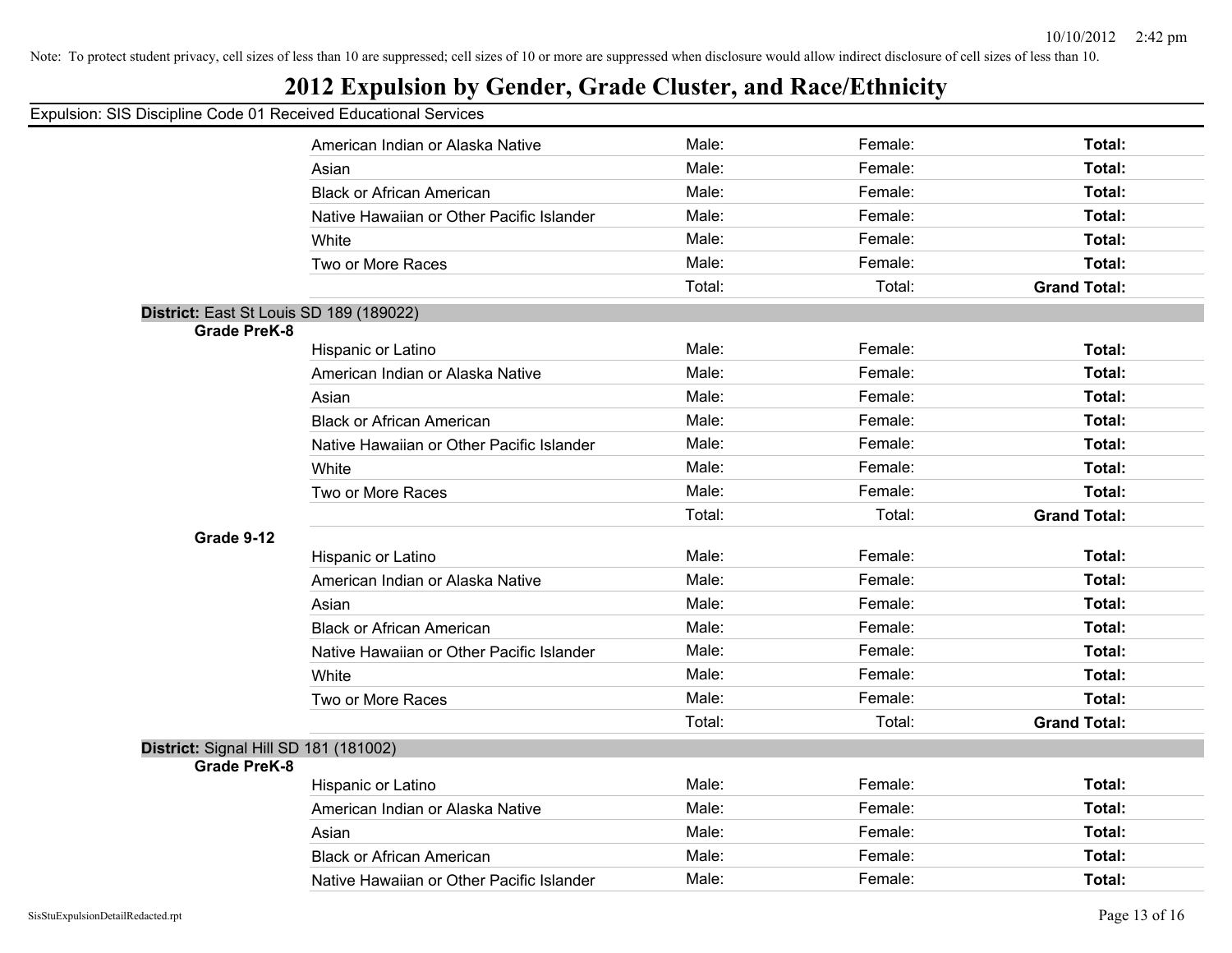| Expulsion: SIS Discipline Code 01 Received Educational Services |                                           |        |         |                     |
|-----------------------------------------------------------------|-------------------------------------------|--------|---------|---------------------|
|                                                                 | White                                     | Male:  | Female: | Total:              |
|                                                                 | Two or More Races                         | Male:  | Female: | Total:              |
|                                                                 |                                           | Total: | Total:  | <b>Grand Total:</b> |
|                                                                 |                                           |        |         |                     |
| Region: Tazewell ROE (53)                                       |                                           |        |         |                     |
| County: Tazewell (090)                                          |                                           |        |         |                     |
| District: Morton CUSD 709 (709026)<br>Grade 9-12                |                                           |        |         |                     |
|                                                                 | Hispanic or Latino                        | Male:  | Female: | Total:              |
|                                                                 | American Indian or Alaska Native          | Male:  | Female: | Total:              |
|                                                                 | Asian                                     | Male:  | Female: | Total:              |
|                                                                 | <b>Black or African American</b>          | Male:  | Female: | Total:              |
|                                                                 | Native Hawaiian or Other Pacific Islander | Male:  | Female: | Total:              |
|                                                                 | White                                     | Male:  | Female: | Total:              |
|                                                                 | Two or More Races                         | Male:  | Female: | Total:              |
|                                                                 |                                           | Total: | Total:  | <b>Grand Total:</b> |
| <b>District: Pekin CSD 303 (303016)</b>                         |                                           |        |         |                     |
| Grade 9-12                                                      |                                           |        |         |                     |
|                                                                 | Hispanic or Latino                        | Male:  | Female: | Total:              |
|                                                                 | American Indian or Alaska Native          | Male:  | Female: | Total:              |
|                                                                 | Asian                                     | Male:  | Female: | Total:              |
|                                                                 | <b>Black or African American</b>          | Male:  | Female: | Total:              |
|                                                                 | Native Hawaiian or Other Pacific Islander | Male:  | Female: | Total:              |
|                                                                 | White                                     | Male:  | Female: | Total:              |
|                                                                 | Two or More Races                         | Male:  | Female: | Total:              |
|                                                                 |                                           | Total: | Total:  | <b>Grand Total:</b> |
|                                                                 |                                           |        |         |                     |
| Region: Vermilion ROE (54)<br><b>County: Vermilion (092)</b>    |                                           |        |         |                     |
|                                                                 | District: Bismarck Henning CUSD (001026)  |        |         |                     |
| Grade 9-12                                                      |                                           |        |         |                     |
|                                                                 | Hispanic or Latino                        | Male:  | Female: | Total:              |
|                                                                 | American Indian or Alaska Native          | Male:  | Female: | Total:              |
|                                                                 | Asian                                     | Male:  | Female: | Total:              |
|                                                                 |                                           |        |         |                     |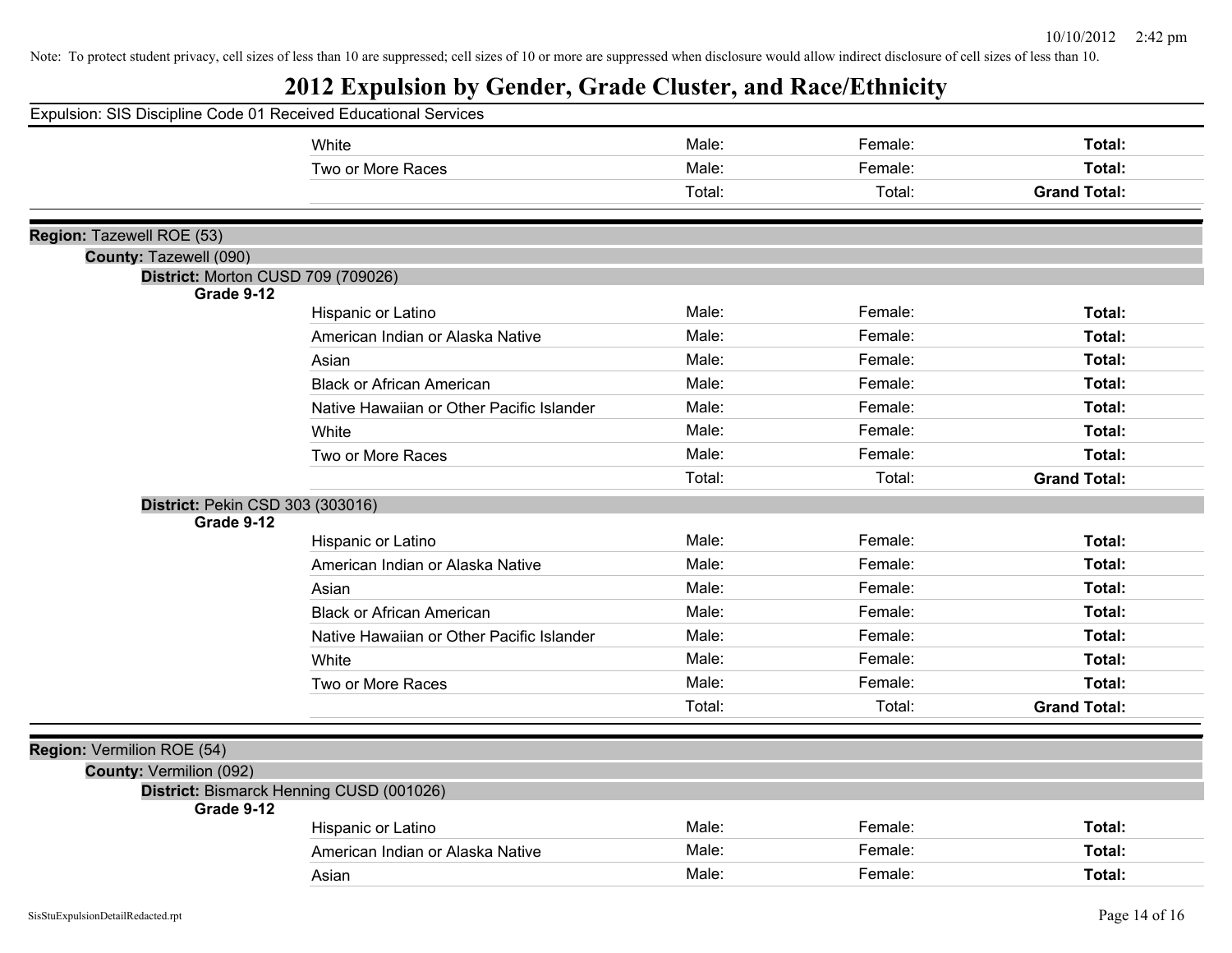# **2012 Expulsion by Gender, Grade Cluster, and Race/Ethnicity**

#### Expulsion: SIS Discipline Code 01 Received Educational Services

|                         | <b>Black or African American</b>                     | Male:  | Female: | Total:              |
|-------------------------|------------------------------------------------------|--------|---------|---------------------|
|                         | Native Hawaiian or Other Pacific Islander            | Male:  | Female: | <b>Total:</b>       |
|                         | White                                                | Male:  | Female: | Total:              |
|                         | Two or More Races                                    | Male:  | Female: | <b>Total:</b>       |
|                         |                                                      | Total: | Total:  | <b>Grand Total:</b> |
|                         | District: Danville CCSD 118 (118024)                 |        |         |                     |
| <b>Grade PreK-8</b>     |                                                      |        |         |                     |
|                         | Hispanic or Latino                                   | Male:  | Female: | <b>Total:</b>       |
|                         | American Indian or Alaska Native                     | Male:  | Female: | <b>Total:</b>       |
|                         | Asian                                                | Male:  | Female: | <b>Total:</b>       |
|                         | <b>Black or African American</b>                     | Male:  | Female: | <b>Total:</b>       |
|                         | Native Hawaiian or Other Pacific Islander            | Male:  | Female: | <b>Total:</b>       |
|                         | White                                                | Male:  | Female: | <b>Total:</b>       |
|                         | Two or More Races                                    | Male:  | Female: | <b>Total:</b>       |
|                         |                                                      | Total: | Total:  | <b>Grand Total:</b> |
| on: Whiteside ROE (55)  |                                                      |        |         |                     |
| County: Whiteside (098) |                                                      |        |         |                     |
|                         | District: Prophetstown-Lyndon-Tampico CUSD3 (003026) |        |         |                     |
| Grade 9-12              |                                                      |        |         |                     |
|                         | Hispanic or Latino                                   | Male:  | Female: | Total:              |
|                         | American Indian or Alaska Native                     | Male:  | Female: | <b>Total:</b>       |
|                         | Asian                                                | Male:  | Female: | <b>Total:</b>       |
|                         | <b>Black or African American</b>                     | Male:  | Female: | Total:              |
|                         | Native Hawaiian or Other Pacific Islander            | Male:  | Female: | <b>Total:</b>       |
|                         | White                                                | Male:  | Female: | <b>Total:</b>       |
|                         | Two or More Races                                    | Male:  | Female: | <b>Total:</b>       |
|                         |                                                      | Total: | Total:  | <b>Grand Total:</b> |
|                         | District: Rock Falls Twp HSD 301 (301017)            |        |         |                     |
| Grade 9-12              |                                                      |        |         |                     |
|                         | Hispanic or Latino                                   | Male:  | Female: | <b>Total:</b>       |
|                         | American Indian or Alaska Native                     | Male:  | Female: | <b>Total:</b>       |
|                         | Asian                                                | Male:  | Female: | <b>Total:</b>       |
|                         | <b>Black or African American</b>                     | Male:  | Female: | Total:              |

**Regi**